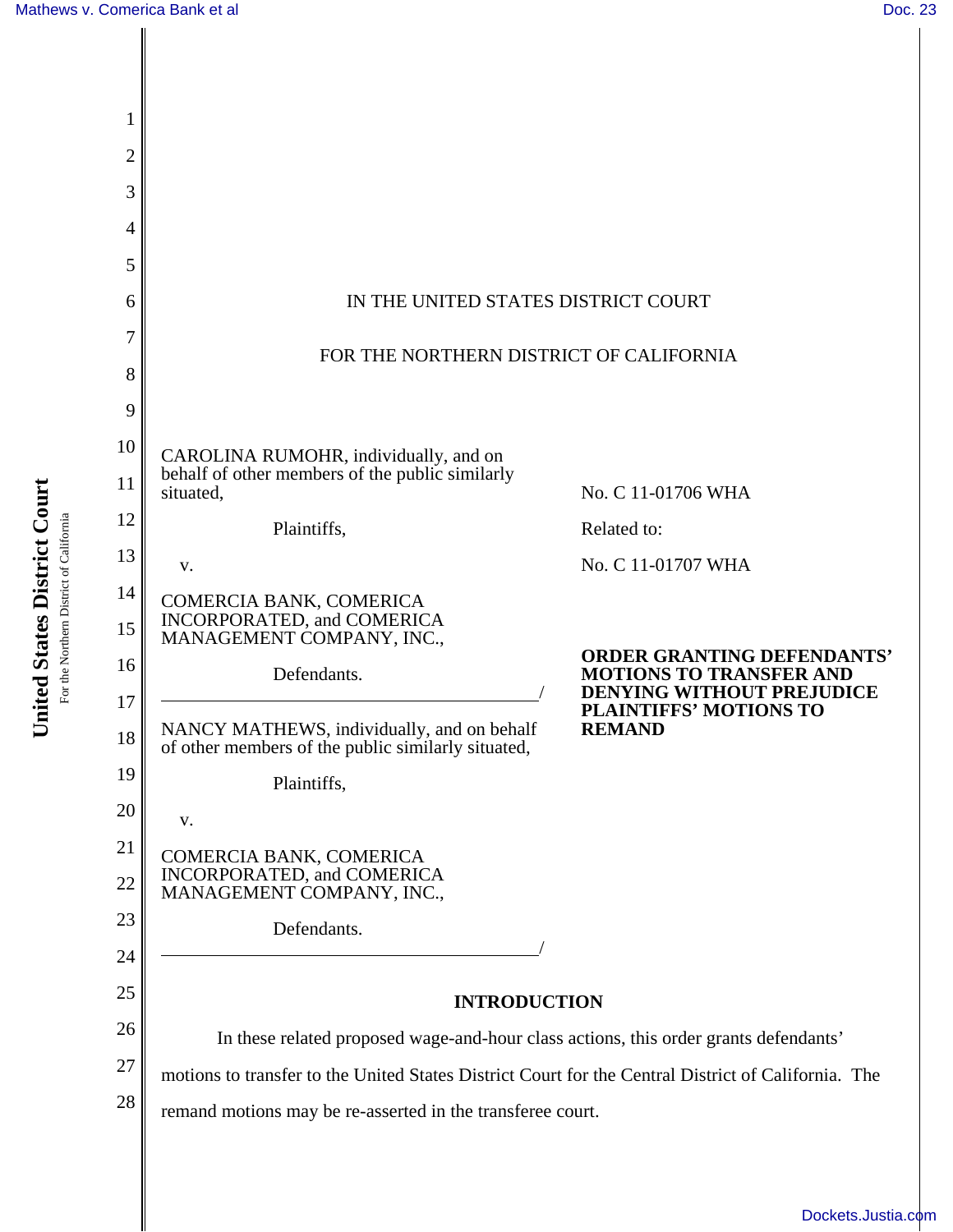1

2

3

## **STATEMENT**

Plaintiffs Carolina Rumohr and Nancy Mathews are former employees of Comerica Bank who worked as Assistant Banking Center Managers. They allege that defendants Comerica Bank, Comerica Incorporated, and Comerica Management Company misclassified plaintiffs as "exempt" employees and failed to pay them for overtime, missed meal periods, or rest breaks. In both of these actions, plaintiffs are represented by the same counsel and make the same claims against the same defendants, and identical motions to remand and transfer are being brought in each. Plaintiffs' complaints seek the following: (1) unpaid minimum wages and overtime compensation, (2) penalties under California Labor Code Section 1197.1, (3) liquidated damages under California Labor Code Section 1194.2, and (4) restitution of unpaid wages and other allegedly withheld monies under California Business and Professions Code Section 17200. These two actions are not only related to each other but are related to three other actions:

| 13<br>14 | <b>District</b>                                                                                  | Case<br><b>Name</b> | Case<br><b>Number</b> | Judge         | <b>Date Filed</b>                                          | <b>Date</b><br><b>Removed</b> | County<br><b>Removed</b><br><b>From</b> |  |
|----------|--------------------------------------------------------------------------------------------------|---------------------|-----------------------|---------------|------------------------------------------------------------|-------------------------------|-----------------------------------------|--|
| 15       | C.D. Cal.                                                                                        | Cordova             | 09-08905              | <b>Morrow</b> | Nov. 3, 2009                                               | Dec. 4, 2009                  | Los Angeles                             |  |
|          |                                                                                                  |                     | Status:               |               | Motion for summary judgment heard on June 13.              |                               |                                         |  |
| 16       |                                                                                                  | Gallegos            | 11-01938              | Morrow        | Feb. 18, 2011                                              | Mar. 7, 2011                  | Los Angeles                             |  |
| 17       |                                                                                                  |                     | Status:               |               | Hearing on motion to remand set for July 25.               |                               |                                         |  |
| 18       | S.D. Cal.                                                                                        | Granata             | 11-00716              | Houston       | Feb. 18, 2011                                              | Apr. 7, 2011                  | San Diego                               |  |
| 19       |                                                                                                  |                     | Status:               |               | Hearing on motions to remand and transfer set for July 18. |                               |                                         |  |
| 20       | N.D. Cal.                                                                                        | <b>Mathews</b>      | 11-01707              | Alsup         | Feb. 18, 2011                                              | Apr. 7, 2011                  | Santa Clara                             |  |
| 21       |                                                                                                  | Rumohr              | 11-01706              | Alsup         | Feb. 22, 2011                                              | Apr. 7, 2011                  | San Francisco                           |  |
| 22       | The Aiwazian Law Firm is plaintiffs' counsel in all five actions. The Initiative Legal Group and |                     |                       |               |                                                            |                               |                                         |  |
| 23       | Righetti Glugoski PC are co-counsel in all but <i>Granata</i> .                                  |                     |                       |               |                                                            |                               |                                         |  |

24 25 26 27 28 The initial action in this series was *Cordova*, which was a proposed class action on behalf of all current and former Assistant Banking Center Managers at Comerica Banks throughout California. The four other actions were filed after the *Cordova* plaintiffs withdrew their motion for class certification on January 25, 2011. The *Cordova* defendants, the same defendants as in the instant actions, timely opposed the *Cordova* plaintiffs' motion for class certification before it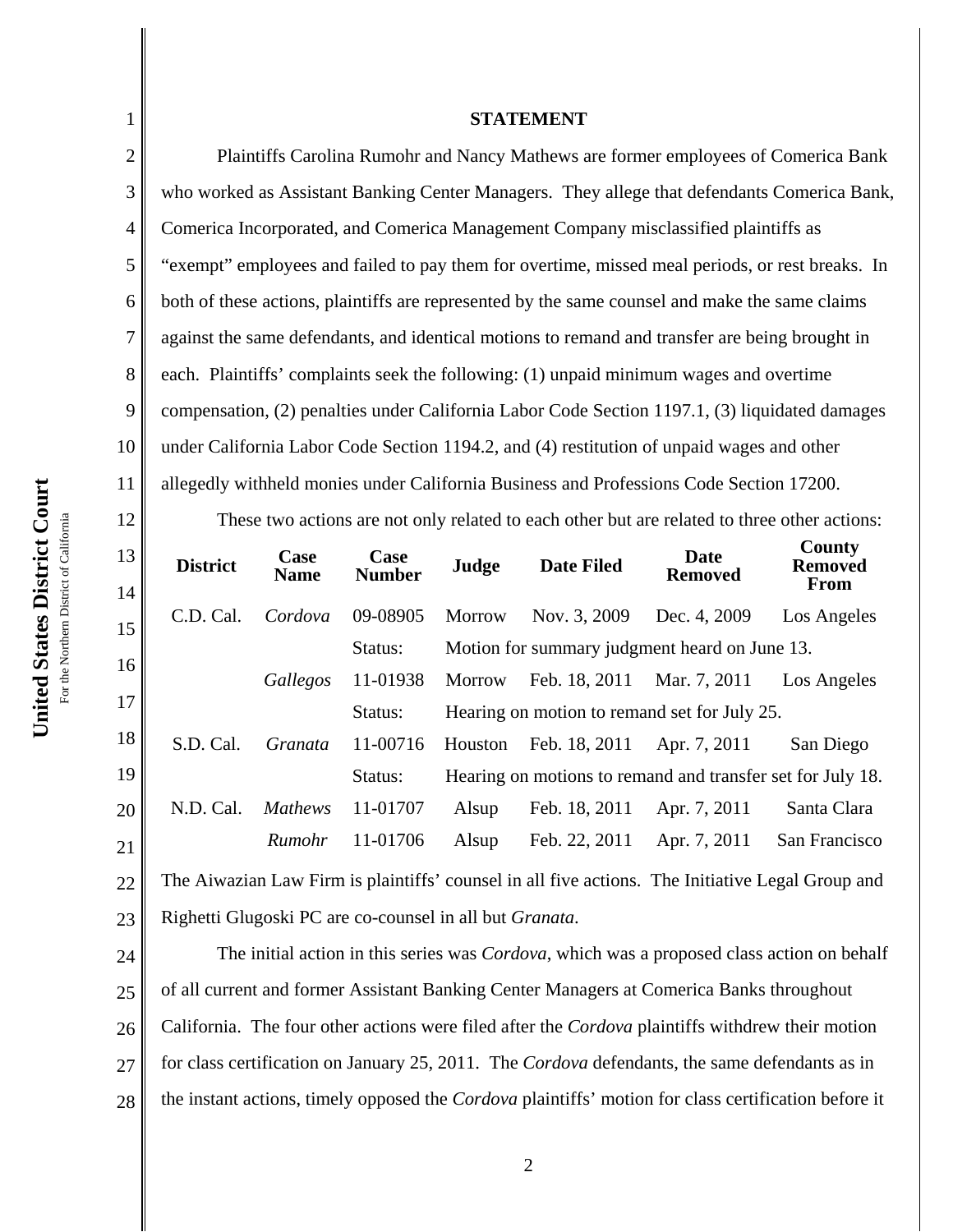7

8

9

1 2 3 4 5 6 was withdrawn. Defendants argue that the motion for class certification was withdrawn and the *Rumohr*, *Mathews*, *Gallegos*, and *Granata* actions were filed in an attempt to avoid federal subject-matter jurisdiction under the Class Action Fairness Act. The *Rumohr*, *Mathews*, *Gallegos*, and *Granata* actions collectively bring the same claims on behalf of the same proposed class members as in *Cordova*, except that each is one of four smaller groups of the whole based on different Comerica geographic "districts" in California.

As can be seen from the above chart, *Cordova* has been pending for nearly twenty months, and has been assigned to Judge Margaret M. Morrow in the Central District for almost as long.

## **ANALYSIS**

10 11 12 13 14 15 16 17 18 As an initial matter, this order notes that it need not decide the pending motions to remand before it decides the motions to transfer. Although a court may not rule on the merits of an action without first deciding jurisdictional issues, the outcome of a motion to transfer is not a ruling on the merits — it is a ruling on the appropriate forum in which an action should proceed to a ruling on the merits. Courts may consider a motion to transfer before a motion to remand for lack of subject-matter jurisdiction is resolved. *In Re LimitNone, LLC*, 551 F.3d 572, 576 (7th Cir. 2008); *see also Sinochem Int'l Co. v. Malay. Int'l Shipping Corp.*, 549 U.S. 422, 430–31 (2007) (proper to decide motion to dismiss for *forum non conveniens* before evaluating subject-matter jurisdiction).

19 20 21 22 23 24 Pursuant to 28 U.S.C. 1404(a), defendants move this court to transfer both of our actions (*Rumohr* and *Mathews*) to the Central District of California "[f]or the convenience of parties and witnesses [and] in the interest of justice." The purpose of Section 1404(a) "is to prevent the waste of time, energy and money and to protect litigants, witnesses and the public against unnecessary inconvenience and expense." *Van Dusen v. Barrack*, 376 U.S. 612, 616 (1964) (citation and quotation marks omitted).

25 26 Plaintiffs concede that the actions could have been brought in the Central District (Opp. 4). This order finds that either district is convenient to the parties and witnesses.

27 28 On the other hand, this order finds that transfer is plainly in the interest of justice to avoid duplicative efforts by the judicial system and the parties. The instant actions are intimately